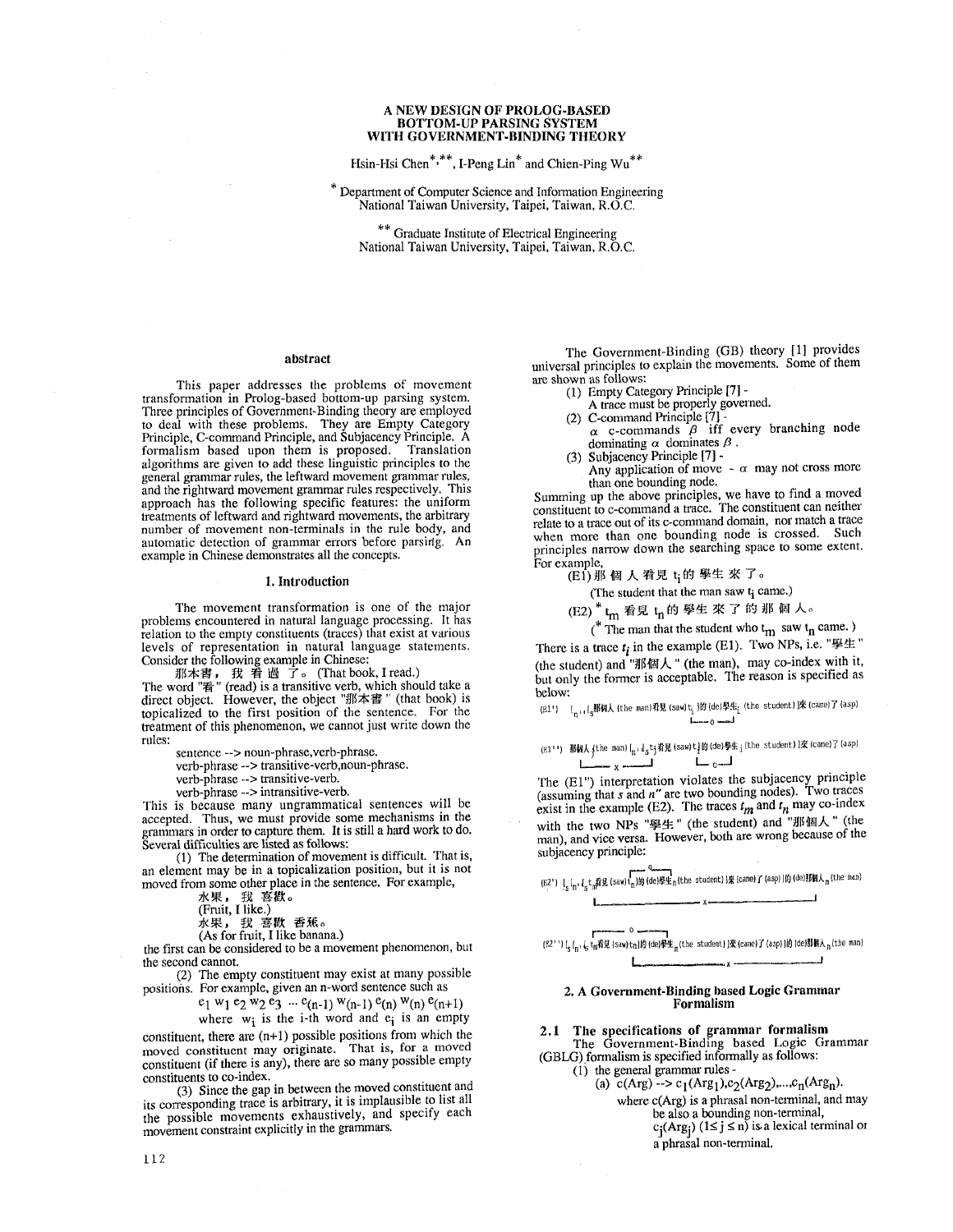(b)  $c(Arg)$  -->  $c_1(Arg_1), c_2(Arg_2), ..., c_i(Arg_i)$ ,

 $trace(TraceArg),c_{(i+1)}(Arg_{(i+1)}),...,c_n(Arg_n).$ where the definitions of c(Arg) and

 $c_i(Arg_i)$  ( $1 \le j \le n$ ) are the same as above,

trace(TraceArg) is a virtual non-terminal.

The special case *i=O* is common. For example, a noun phrase is topicalized from a subject position. It is represented as s -- > *trace,np.* 

(2) the leftward movement grammar rules -

 $c(Arg) \rightarrow c_1(Arg_1), c_2(Arg_2),...,c_i(Arg_i),$ 

m(Arg<sub>m</sub>)<<<trace(TraceArg),

$$
c_{(i+1)}(Arg_{(i+1)})
$$
,..., $c_n(Arg_n)$ .

$$
c
$$
 definitions of  $c(\text{Arg})$  and

 $c_j(Arg_j)$  ( $1 \le j \le n$ ) are the same as 1(a),

 $m(Arg<sub>m</sub>)$ <<<trace(TraceArg) is a movement non-terminal.

When  $i=0$ , the movement non-terminal is the first element in the rule body.

(3) t he rightward movement grammar rules -

 $c(Arg) \rightarrow c_1(Arg_1), c_2(Arg_2), ..., c_i(Arg_i),$ 

trace(TraceArg)>>>m(Argm),

$$
c_{(i+1)}(Arg_{(i+1)})
$$
,..., $c_n(Arg_n)$ .

Except that the operator '>>>' is used, the other definitions are the same as those in the leftward movement rules. It is apparent because of the uniform treatments of the leftward and the rightward movements.

**2.2 A sample grammar** 

where the

A sample grammar GBLG1 for Chinese shown below introduces the uses of the formalism:

 $(r1)$  slbar(slbar(Topic,S)) -->

topic(Topic) <<< traeeT(Topic),s(S).

 $(r2)$  slbar(slbar(S)) --> s(S).

 $( r3 )$  s(s(N2bar, V2bar, Part)) -->

z~2bar(N2bar),v2bar(V2bar),\* part(Part).

( r4 ) s(s(N2bar,V2bar)) --> n2bar(N2bar),v2bar(V2bar)

 $( r5 )$  s(s(traceR(Trace), V2bar)) -->

traceR(Trace),v2bar(V2bar).

- ( r6 ) topic(topic(N2bar)) --> n2bar(N2bar).
- ( r7 ) n2bar(n2bar(Det,CL,Nlbar)) -->

\* det(Det),\* cl(CL),nlbar0Nlbar).

- $( r8 )$  n2bar(n2bar(N1bar)) --> n1bar(N1bar). ( 19 ) nlbac(nlbar(Rel,N2bar)) -->
- tel(Rel),traceR(N2bar) >>> n2bar(N2bar). (riO) nlbar(nlbar(N)) --> \* n(N).

 $(r11)$  rel(rel(S,De)) --> s(S),\* de(De).

 $(r12)$  v2bar(v2bar(Adv,V1bar)) --> \* adv(Adv),v1bar(V1bar).

$$
(r13) v2bar(v2bar(V1bar)) -- > v1bar(V1bar).
$$

(r14) vlbar(vlbar(TV, N2bar)) -> \* tv(TV),n2bar(N2bar).

 $(r15)$  vlbar(vlbar(TV,traceT(Trace))) --> \* tv(TV),traceT(Trace)

 $(16)$  vlbar $($ vlbar $(TV, \text{traceR}(Trace)))$ --> \* tv(TV),traeeR(Trace).

 $(r17)$  vlbar(vlbar(IV)) --> \* iv(IV).

Among these grammar rules, (r1) deals with the leftward movement (topicalization), (r9) treats the rightward movement (relativization), and the others are normal grammar rules. The heads of the grammar rules (r3), (r4), (r5), (r7), and (r8) are bounding nodes. The virtual non-terminals *traceT(Trace) and*   $\text{traceR}(Trace)$  appear in the rules (r5), (r15), and (r16).

2.3 Transitive relation of c-command theory

For a phrasal non-terminal X, a virtual non-terminal Y and a transitive relation TR, X TRY if

(1) X is the rule head of a grammar rule, and Y is an element in its rule body, or

(2) X is the rule head of a grammar rule, a phrasal non-terminal I in its rule body, and I TR Y, or

(3) there exists a sequence of phrasal non-terminals  $I_1$ ,

 $I_2$ , ...,  $I_n$ , such that X TR  $I_1$  TR  $I_2$  TR ... TR  $I_n$ .

The transitive relation TR is also a dominate relation. The c-command theory is embedded implicitly in the

GBLGs if every grammar rules satisfy the following property: for a rule  $X_0 \rightarrow X_1, X_2, ..., X_m$  where  $X_i$  is a terminal

or a non-terminal,  $1 \le i \le m$ , if  $X_i = (A \lt \lt B)$  then there must

exist some  $X_i$  ( $i < j \le m$ ), such that  $X_i$  dominates the virtual non-terminal  $\tilde{B}$  in other grammar rule. That is,  $X_i$  TR B. The phrasal non-terminal  $X_0$  is the first branching node that dominates  $A$  and  $X_i$ , and thus also dominates  $B$ . Therefore,  $A$ c-commands B.  $X_i = (B \gg A)$  has the similar behavior. Rules  $(1)$  and  $(19)$  in grammar GBLG1 show these <<< and >>> relations respectively.

2.4 Comparison with other logic programming approaches

Compared with other logic programming approaches, especially the RLGs [8,9], the GBLGs have the following features:

(1) the uniform treatments of leftward movement and the rightward movement -

The direction of movement is expressed in terms of movement operators <<< or >>>. The interpretation of movement non-terminals  $A \ll B$  or  $B \gg > A$  is

If A is a left moved constituent (or a fight moved constituent), then the corresponding trace denoted by B should be found after (or before)  $A \ll B$  (or  $B \gg A$ ). It is illustrated in the Fig. 1. The two trees are symmetric and the corresponding rules are similar. However, the rules are not similar in RLGs. That is, the two types of movements are not treated in the same way. For the rightward movement, a concept of adjunct node is introduced. It says that the right moved constituent is found if the rule hung on the adjunct node is satisfied. The operation semantics is enforced on the writing of the logic grammars. It destroys the declarative semantics of logic grammars to some extent.

(2) the arbitrary number of movement non-terminals in the rule body -

In our logic grammars, the number of movement non-terminals in a rule is not restrictive if the rule satisfies the property specified in the last section. The RLGs allow at most one movement non-terminal in their rules. The position of movement non-terminal is declared in the rule head. It is difficult for a translator to tell out the position if different types



Fig. 1 Symmetric tree for leftward and rightward movement

of elements are interleaved in the rule body. Thus, our formalism is more clear and flexible than RLGs'.

(3) automatic detection of grammar errors before parsing

For significant grammar rules, a transitive relation TR must be satisfied. The violation of the transitive relation can be found beforehand during rule translation. Thus, this feature can help grammar writers detect the grammar errors before parsing.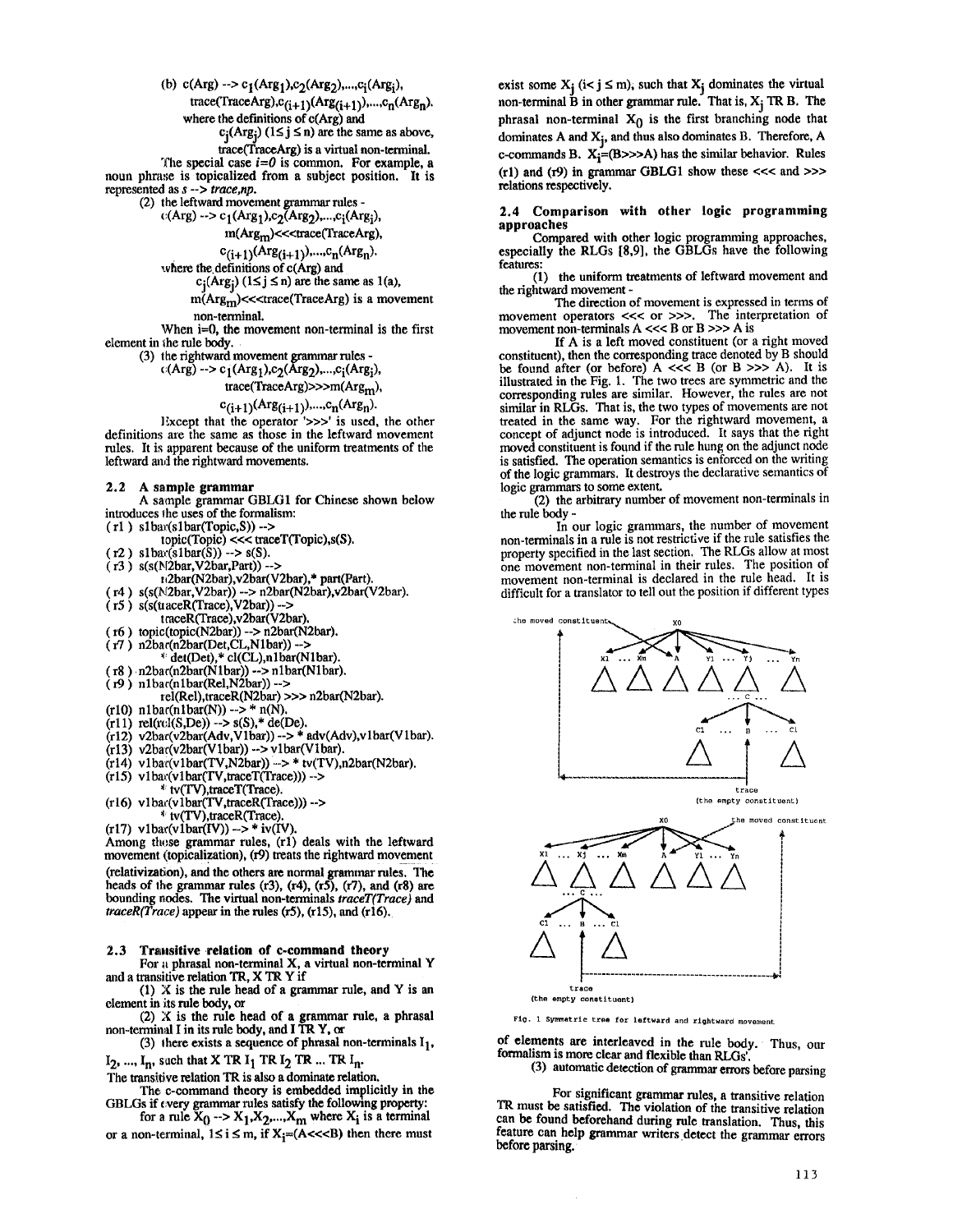### **3. A Bottom-up Parser in Prolog**

### 3.1 Problem **specifications**

The Bottom-Up Parsing system (BUP) [2,3,4] uses the left-corner bottom-up algorithm to implement Definite Clause Grammars (DCGs) [5]. It overcomes the problems of top-down parsing, e.g. the left-recursive invocation, and provides an efficient way as Earley's and Pratt's algorithms [3]. However, it does not deal with the important syntactic problem - movement transformation. Extraposition Grarmnars (XGs) [6] propose extraposition lists (x-lists) to attack the movement problem, but when to extract traces from x-lists becomes a new obstacle [8,9]. Restricted Logic Grammars (RLGs) [8,9] based upon GB try to tackle the unrestricted extraction from the x-list. They emphasize the importance of the c-command and the subjacency principles during parsing. The extraction must obey these two principles. The parsing strategies of XGs and RLGs are all depth-first and left-to-right, thus they have the same drawbacks as DCGs do [4]. If the parsing strategy is left-corner bottom-up, the following issues have to be considered in the translation of GBLGs:

(1) the empty constituent problem -

The first element in the rule body, which acts as a left-corner, should not be empty in left-corner bottom-up algorithm. However, the type 1 (b) of rules is common.

(2) the transfer of trace information -

From Fig. 1, we know that the positions of empty constituents are usually lower than those of moved constituents. Because the parsing style is bottom-up, the trace information must be transferred up from the bottom. The conventional different list cannot be applied here. Fig. 2 and Fig. 3 illustrates the differences of data flow between top-down parsing and bottom-up parsing.



Fig. 2 the data flow in the top-down parsing



# **3.2 Data structure**

The transfer of trace information is through a list called *extraposition list (x-list)* and denoted by a symbol H. The transformation of x-list is bottom-up. Fig. 3 sketches the concept. A special data structure shown below is proposed to carry the information:

*[In sequence of trace information/X],X]*  Note a tail variable  $X$  is introduced. Based upon this notation, an empty list is represented as *[Z,Z].* An algorithm that merges arbitrary number of lists in linear time is designed:

 $merge(X, Y)$  :-  $merge(X, Y, [Z, Z])$ .

$$
merge([], L, L) : \ldots
$$

 $merge([[B,X][T],Y,[A,B])$  :- merge(T,Y,[A,X]). In the conventional list structure such as

*[a sequence of trace information]* 

even though the difference list concept is adopted, the computation time is still in proportion to  $m_1 + m_2 + ... + m_n$ , where  $m_i$  ( $1 \le i \le n$ ) is the number of elements in the i-th list.

Although our merge algorithm is the fastest, it is still a burden on the parsing. In most cases, the predicate merges empty lists. That is nonsense. To enhance the parsing speed, the *merge* predicate is added in which place it is needed. Observing the merge operation, we can find that it is needed only when the number of lists to be merged is greater than one. The following method can decrease the number of x-lists during rule translation, and thus delete most of the unnecessary *merges:* 

Partition the basic elements in the logic grammars into two mutually exclusive sets: carry-H set and non-earry-H set. The elements in the carry-H set may contribute trace information during parsing, and those in the non-carry-H set do not introduce trace information absolutely. The transitive relation TR defined in the section 2.3 tells us which phrasal non-terminals constitute the carry-H set.

# 3.3 The translation of grammar **rules**

The translation of basic elements in the GBLGs are similar to BUPs. Only one difference is that an extra argument that carries trace information may be added to phrasal non-terminal if it belongs to carry-H set. Appendix lists the translated results of the grammar GBLG 1.

### 3.3.1 The general grammar rules

The general grammar rules are divided into two types according as a virtual non-terminal disappears or appears in the rule body:

(a) c(Arg) --> c<sub>1</sub>(Arg<sub>1</sub>),c<sub>2</sub>(Arg<sub>2</sub>),...,c<sub>n</sub>(Arg<sub>n</sub>).

When c is not a bounding node, e.g. rule (r2), the translation is the same as that in BUP [2,3,4], except that an extra argument  $H$  (if necessary) for x-list and a built-in predicate *merge are* added in the new translation algorithm. This predicate is used to merge all the x-lists on the same level. The transformation of x-lists is bottom-up (only one direction) as shown in Fig. 3, Thus, the rule (a) is translated into

cl(G,Argl,H1,X1,X) :  $goal(c2,Arg2,H2,X1,X2)$ 

goal(cn,Argn,Hn,X(n- l),Xn), merge([H1,H2,...,Hn],H),

 $c(G, Arg,H,Xn,X)$ .

When  $c$  is a bounding node, e.g. rule (r4), the information is used to check the x-list transferred up. Thus, an extra predicate *bound* is tagged to this type of rules:

cl(G,Argl,H1,X1,X) :  $goal$  $(c2, Arg2, H2, X1, X2)$ 

> goal(cn,Argn,Hn,X(n- 1),Xn), merge([H1,H2,...,Hn],H), bound(c,H),  $c(G, Arg,H,Xn,X)$ .

The predicate *bound* implements the subjacency principle. Its definition is:

> bound( $C$ , $[X,Y]$ ) :- (var $(X)$ ,!;boundaux( $C$ , $X$ )). boundaux $(C,X)$  :- var $(X)$ ,!.

boundaux(C,[x(Trace,Bound,Direction)lXs]) :- $(var(Bound),!, Bound=C, boundaux(C,Xs);$  $Bound=s, C=s, l, boundaux(C, Xs);$ fail).

A variable *Bound* which records the cross information is reserved for each element in the x-list. When a bounding node is crossed, this variable is checked to avoid the illegal operation.<br>(b)  $\mathcal{L}$  and  $\mathcal{L}$  $\sim$  $\sim$  100  $\sim$ 

(b) 
$$
c(Arg) \rightarrow c_1(Arg_1), c_2(Arg_2), \ldots, c_i(Arg_i),
$$
  
trace(TraceArg),  $c_{(i+1)}(Arg_{(i+1)}), \ldots, c_n(Arg_n)$ .

where  $i \ge 0$ . The rules (r5) and (r15) are two examples.

If the left-corner bottom-up parsing algorithm is used, the grammar rules should free of empty constituents. When i=0, the grammar rule considers a trace (an empty constituent) to be the first element in the rule body. It overrides the principle of the algorithm, but we can always select the first element  $c_{(i+1)}$  that satisfies the following criterion:

(i) a lexieal terminal, or

(2) a phrasal non-terminal, or

(3) a phrasal non-terminal in a movement non-terminal, to be the left-comer and put the trace inforumtion into an x-list before this non-terminal. Thus, the translation is generalized as follows (assume that *c1* is a left-corner).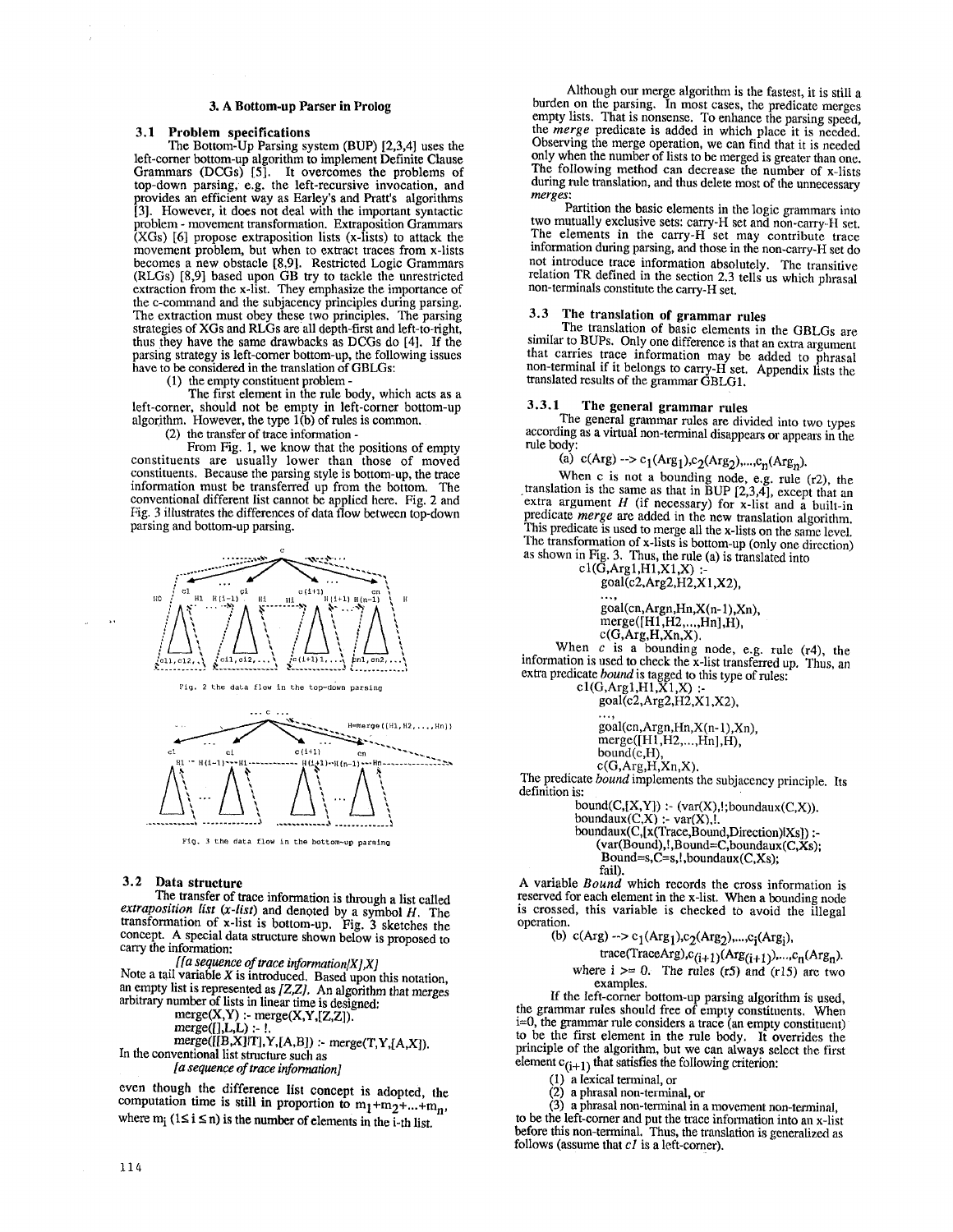$c1(G, Arg1,H1,X1,X)$  : $goal(c2,Arg2,H2,X1,X2),$ goal(ci, Argi, Hi, X(i-1), Xi),  $goal(c(i+1),Arg(i+1),H(i+1),Xi,X(i+1)),$ goal(cn,Argn,Hn,X(n-l),Xn),  $merge([H1,H2,\ldots,Hi],$ [ [x(trace(TraceArg),Bound,D)lZ],Z],  $H(i+1),...,Hn]$ ,H),  $c(G, Arg,H,Xn,X)$ . Here, the trace information is placed between Hi and  $H(i+1)$ . Summing up, the virtual non-terminal is represented as a fixed format: *x(trace(l'raceArg),Bound,Direction)*  and placed into x-list via merge operation. The position in x-list is reflected from the original rule. 3°3.2 The leftward movement grammar rules The leftward movement grammar rnles can be generalized as below:  $c(Arg) \rightarrow c_1(Arg_1), c_2(Arg_2), \ldots$  $c_i(Arg_i)$ <<<trace(TraceArg), $c_{(i+1)}(Arg_{(i+1)})$ ,...,  $c_n(Arg_n)$ . The rule  $(r)$ ) is an example. Its translation is shown as follows:  $c1(G,Arg1,H1,X1,X)$  :goal(c2,Arg2,H2,X1,X2), goal(ci,Argi,Hi,X(i-1),Xi),  $\gcd(c(i+1),\text{Arg}(i+1),\text{H}(i+1),\text{Xi}(i+1)),$ goal(cn,Argn,Hn,X(n- 1),Xn), merge([H(i+1),...,Hn],T1), cut\_trace(x(trace(TraceArg),Bound,left), T1,T2), merge([H1,H2,...Hi,T2],H), c(G,Arg,H,Xn,X). Comparing this translation with that of general grammar rules, we can find a new predicate *cut\_trace* is added. The *cut\_trace* implements the c-command principle, and its definition is: cnt\_trace(Trace,[Y,X],[Y1,X]) :- $\overrightarrow{(var(Y)},\overrightarrow{y})$ (l'race=x(TraceIn fo,Bound,left), !;fail); *cut traceaux(Trace,Y,Y1)).*  cnLtraceaux(Trace,[TracelXs],Xs) :- !. cut\_traceaux(Trace,[HIX],[HIY]) :- $\left(\text{var}(X),\right)$ *(Trace=x(TraceInfo,Bound,left),!;fail);*  cut\_traceaux(Tracc,X,Y)). The *cut trace* tries to retract a trace from x-list if a movement on the upper level

exists. Mandarin Chinese has many specific features that other languages do not have. For example, topic-comment structure does not always involve movement transformation. The first *cut traceaux* clause matches the trace information with the x-list transferred from the bottom on its right part. The second *cut traceaux* tells us that if the expected leftward trace cannot match one of the elements in the x-list, then it will be drop out. The x-list is not changed and transferred up. The concept is demonstrated in Fig. 4. It also explains why we can detect grammar errors before parsing. In summary, each movement non-terminal is decomposed into a phrasal non-terminal and a virtual non-tetroinal. The phrasal non-terminal is translated the same as before. The virtual non-terminal is represented as *x( tr ace(l YaceA r g ),Bound, left )* 

in this case, however, *cut\_trace* is involved instead of *merge.* 

### 3.3.3 The rightward movement grammar rules

Because we treat the leftward and the rightward movement grammar rules in a uniform way, the translation algorithm of both are similar. The rightward movement grammar rules are with the following format:

 $c(Arg) \rightarrow c_1(Arg_1), c_2(Arg_2),...$ 

$$
trace(TraceArg) >> c_i(Arg_i),
$$

 $c_{(i+1)}(Arg_{(i+1)})$ ,..., $c_n(Arg_n)$ .

The rule (r9) is an example. The corrsponding translated result is:

$$
c1(G, [Arg1], H1, X1, X):goal(c2, [Arg2], H2, X1, X2),
$$

e  $-1)$ **1**  if there is a trace the expected<br>
in this range, left-moved<br>
the corresponding constituent<br>
moved element is  $e(1+1)$  $\bigwedge_{\text{H}(1+1)}\cdots \bigwedge_{\text{Hn}}$ **I** 

a trace should be found in<br>this range if the<br>oxpoctation succeeds

Flg. 4 the sketch of the translation<br>of the leftward production rules

 $goal(c(i-1), [Arg(i-1)], H(i-1), X(i-2), X(i-1)),$ merge([H1,H2,...,H(i-1)],T1), cut\_trace(x(trace(TraceArg,Bound,right)), TI,T2), goal(ci,[Argi],Hi,X(i- 1),Xi),

goal(cn,[Argn],Hn,X(n-1),Xn), merge([T2,Hi,...,Hn],H),  $c(G, [Arg], H, Xn, X)$ .

The translation is very apparent for the symmetric property of the leftward and the rightward grammar rules illustrated in Fig. 4 and Fig. 5. A slight difference appears in the definition of the



# Fig. 5 the sketch of the translation<br>of the rightward production rules

predicate *cut trace.* It shows an important linguistic phenomenon in-Mandarin Chinese: *'Relativization is always a movement transformation.'* Thus, if we expect a trace and cannot find a corresponding one, failure is issued. The direction information in *x(trace(TraceArg),Bound, right),* i.e. right, tells out the difference between the leftward and the rightward movements. In general, we allow both leftward movement and rightward movement to appear in the same rule. A new predicate *intersection* is introduced to couple these two translations.

**3.4 Invocation of the parsing system** 

The parsing system is triggered in the following way: goal(a *start non-terminal,[a sequence of arguments], an empty x-list,[a sequence of input string],[]).* 

In GBLG1, the invocation is shown as follows: *goal(sl bar,[ParseTree],[Z~I,[input sentence],[]), Par(Z).* 

Because an empty x-list is represented as [Z,Z] (Z: a variable) in our special data structure shown in Section 3.2, var(Z) verifies its correctness. For example, to parse the Chinese sentence "那 個 人 看見 的 學生 來 了" (the student that that man saw came), we trigger the parser by calling:

- ?- goal(s1bar,[S1bar],[Z,Z],['那','個','人','看見',<br>'的','學生','來',' 了'],[]),var(Z).<br>'\* ?- goal(s1bar,[S1bar],[Z,Z],['that','man','saw',
- 'de','student','came','aspect'],[]),var(Z).  $*$ /

. . . .